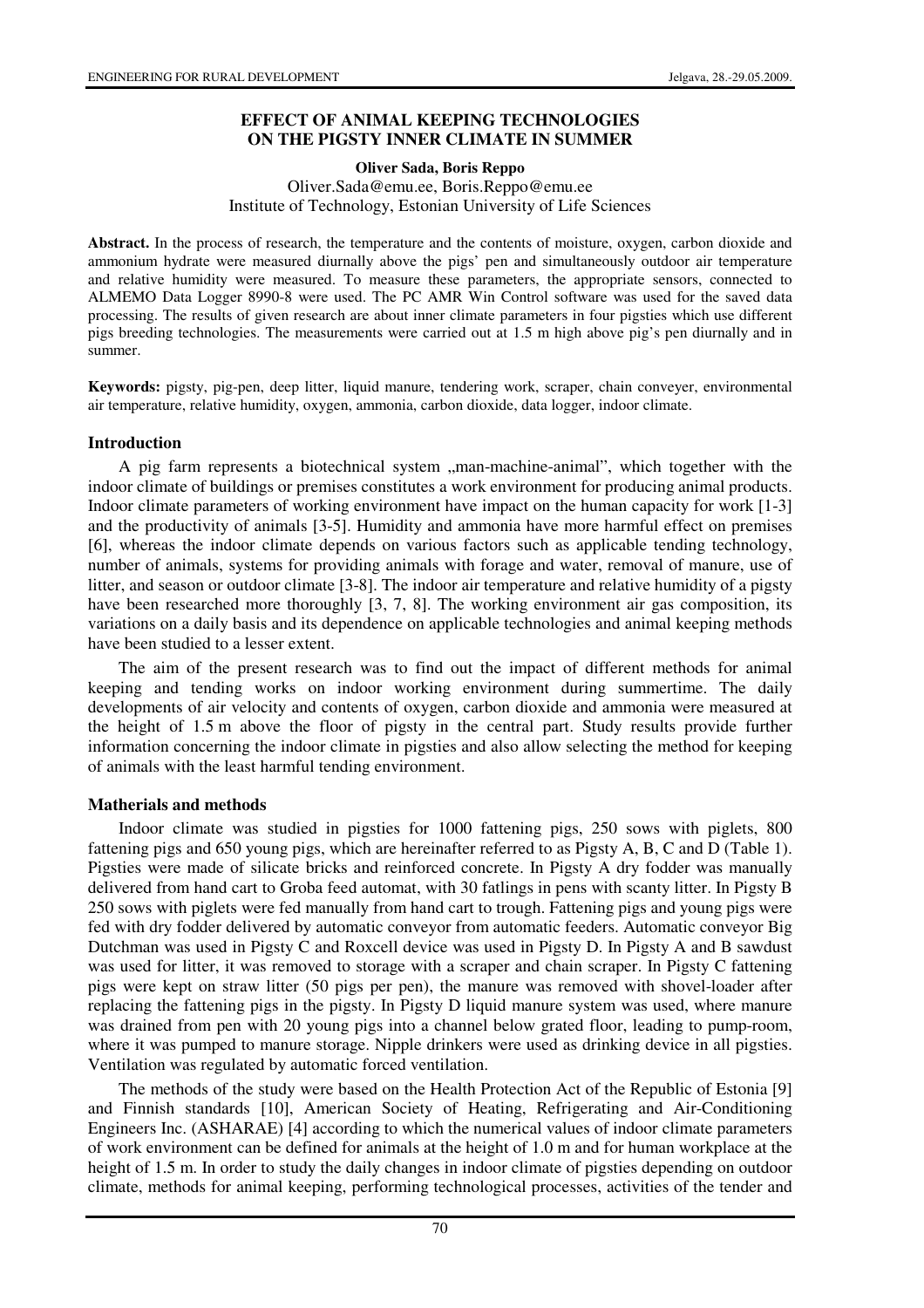animal behaviour, the indoor air temperature, relative humidity, air velocity and contents of oxygen, carbon dioxide and ammonia were measured on a daily basis at the interval of 60 seconds in the central part of pigsties at the height of 1.5 m above the floor of the pigsty in summer. Simultaneously outdoor air temperature and relative humidity were measured during 24 hours.

ALMEMO Data Logger 8990-8 equipment with relevant sensors was used for studying the indoor climate.

Table 1

| <b>Item</b>               | <b>Pigsty A</b>                       | <b>Pigsty B</b>                 | <b>Pigsty C</b>                         | <b>Pigsty D</b>                                       |  |
|---------------------------|---------------------------------------|---------------------------------|-----------------------------------------|-------------------------------------------------------|--|
| Number of tenders         |                                       |                                 |                                         |                                                       |  |
| Number on pigs            | 1000 fatlings<br>$(15-80 \text{ kg})$ | 250 (sows with<br>piglets)      | 800 fatlings<br>$(25-100 \text{ kg})$   | 650 young pigs<br>$(15-50 \text{ kg})$                |  |
| Way on keeping            | Pens with litter                      | Pens with litter                | Deep-litter                             | Liquid manure<br>system                               |  |
| Ventilation               | Compulsion<br>ventilation             | Compulsion<br>ventilation       | Compulsion<br>ventilation               | Compulsion<br>ventilation                             |  |
| Air flow control          | Automatic                             | Automatic                       | Automatic                               | Automatic                                             |  |
| <b>Additional heating</b> | Heating lamps for<br>young pigs       | Missing                         | Missing                                 | Water-heated floor                                    |  |
| Fodder delivery           | Hand-cart<br>Groba feed automat       | Hand-cart<br>trough             | Automatic system<br><b>Big Dutchman</b> | Automatic system<br>Roxcell                           |  |
| Manure disposal           | Scraper<br>$VC-15$                    | Chain scraper<br><b>TCH-160</b> | With tractor                            | Liquid manure,<br>with flow to the<br>pumping-station |  |
| Drinking device           | Nipple drinker                        | Nipple drinker                  | Nipple drinker                          | Nipple drinker                                        |  |
| Litter used               | Sawdust                               | Sawdust                         | Straw                                   | Missing                                               |  |

**Data on pigsties**

Air temperature and relative humidity were measured with AMR-manufactured sensor FH646-1 with measurement area  $-20...+80$  °C (measuring accuracy 0.01 °C) and 5–98 % (measuring accuracy 0.1 %), respectively. Oxygen sensor ZA9000-AK2K measurement area was 0-100 % and measuring accuracy is 0.01 %. Carbon dioxide content was measured with sensor FY  $A600-CO<sub>2</sub>$  with measurement area  $0-2.5\%$  and measuring accuracy 0.01 %. Air velocity was measured by using thermo-anemometer FHA645TH2 with measurement area  $0-2.0 \text{ m} \cdot \text{s}^{-1}$  and resolution  $0.001 \text{ m} \cdot \text{s}^{-1}$ . Ammonia content was measured with Gas Monitor Pac III equipment manufactured by Dräger Safety AG & Co, its measurement area was 0–250 ppm and measuring accuracy 1 ppm. HygroLog device by Rotronic with HygroClip S sensor were used for measuring outdoor temperature and relative humidity (measurement area  $-40...+85$  °C and 0–100 %, accuracy  $\pm 0.3$  °C and  $\pm 1.5$  %, respectively). Measurement results were analysed by using computer programmes AMR WinControl, Pac III Software 3.nn, HW3 and statistically processed by using programme MS Excel [11].

### **Results and discussion**

Indoor air temperature, relative humidity and ammonia concentration are the main indoor climate parameters of the pigsty [12, 13]. The recommendatory temperatures for pigs depending on their age and live weight are considered as follows: the lowest admissible temperature  $5^{\circ}$ C, the highest 32-34 °C and optimum 16-21 °C [4, 6, 13, 14]. Relative humidity of the indoor air is recommended 60-75 %, not over 85 %, because then also the other microclimatic parameters deteriorate [5, 7, 14]. Surplus humidity causes drippings, mould and mildew on building border area and reduces heat resistance of the building and pigs as well. Insufficient air humidity less than 55 % can cause mucous membrane desiccation because of dust in the room [7, 15].

The study results revealed that by outdoor air temperature range from 8.8-21.8  $\degree$ C, the indoor air mean temperature of all pigsties (17.0-24.5 °C) was practically within the limits (Table 2, Fig.1-4).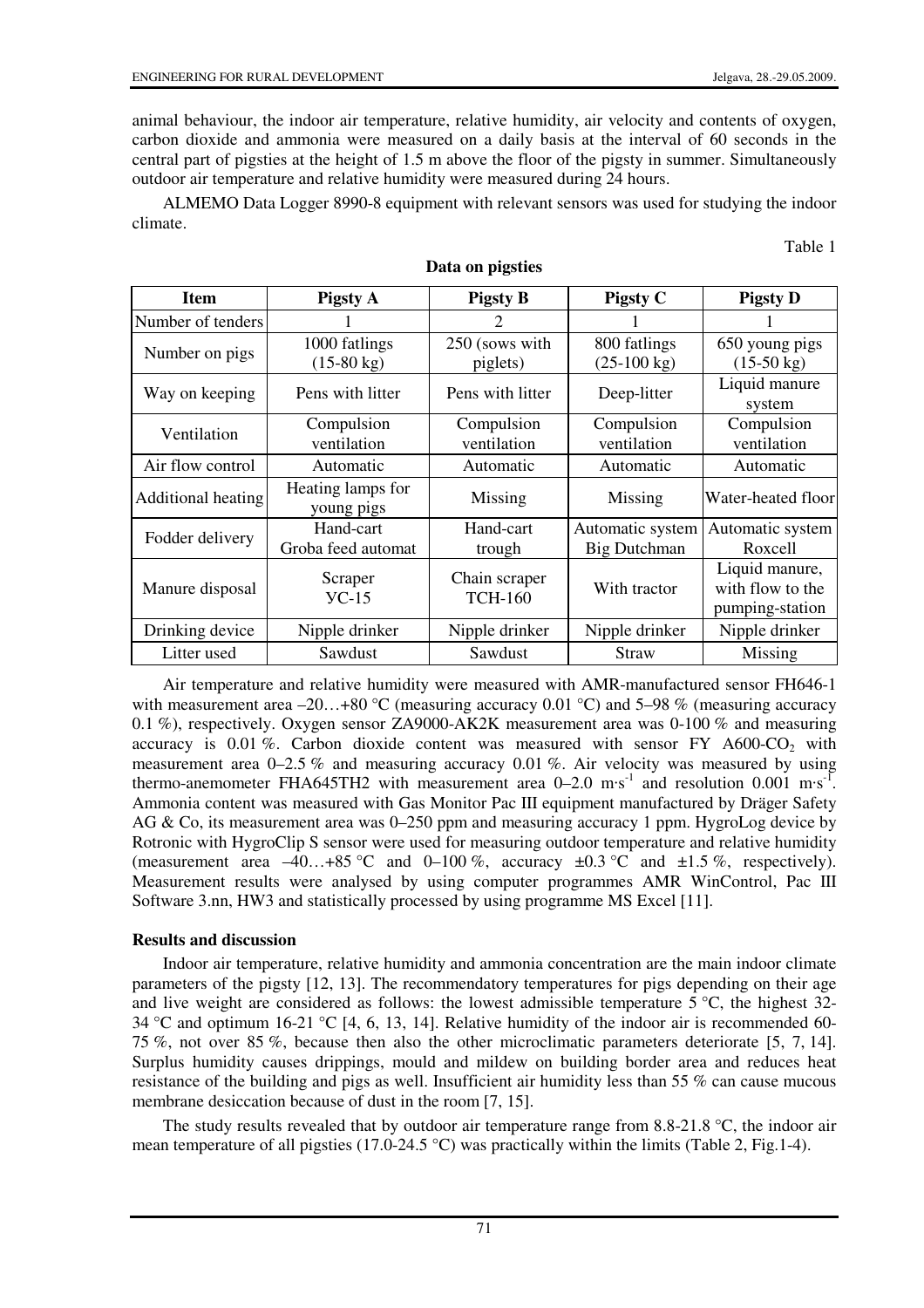





Fig. 2. **Inner climate diurnal parametric difference in pigsty B:**  1 – temperature, 2 – oxygen, 3 – carbon dioxide, 4 – ammonia, 5 – relative humidity

The measured mean relative humidity was 68.1-78.6 %, exceeding the limits in Pigsties A and D, while in Pigsty D it rose to the limit 90 %, affected by excessive humidity of outdoor air and pen clearing (washing) (Table 2, Fig. 4). The oxygen content showed lesser alterations, remaining within the limits 18.6-20.5 %.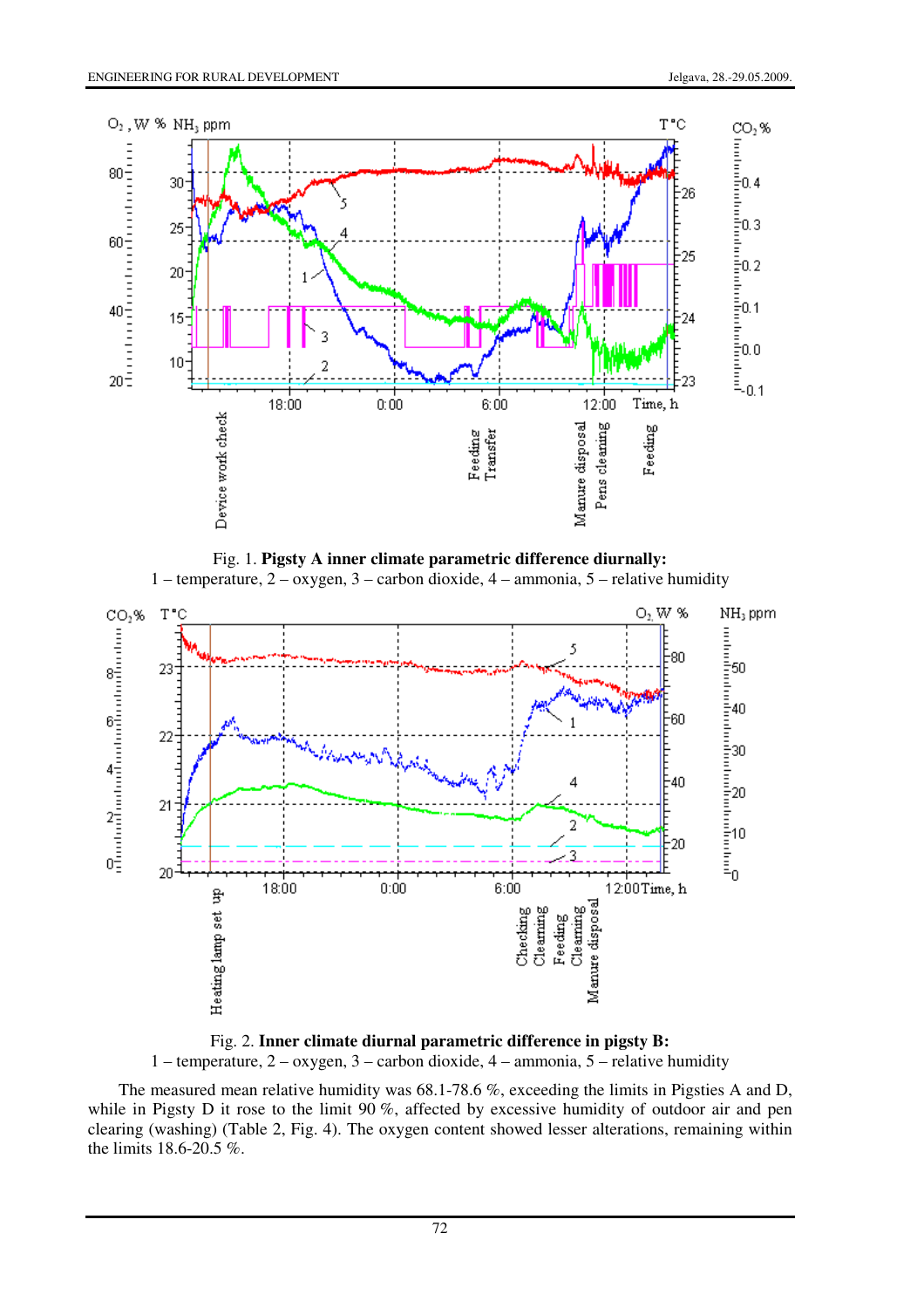

Fig. 3. **Daily change of numeric values of indoor climate parameters in Pigsty C:** 1 – temperature, 2 – relative humidity, 3 – oxygen, 4 – carbon dioxide, 5 – air velocity, 6 – ammonia





Carbon dioxide is originated in the course of metabolism and is emitted mainly by animal breathing, to a smaller extent by manure, dung-water and fodder waste, forming 0.15-0.25 % concentration in the indoor air [16].

The measurements in pigsties showed that the daily mean concentration of carbon dioxide in the indoor air was 0.06-0.08 % (Table 2), raising from 0.09 up to 30 % in the time of pen clearing, manure removal and feeding while the pigs were excited. The situation calls for ventilation improvement in the pigsties when performing the tendering works.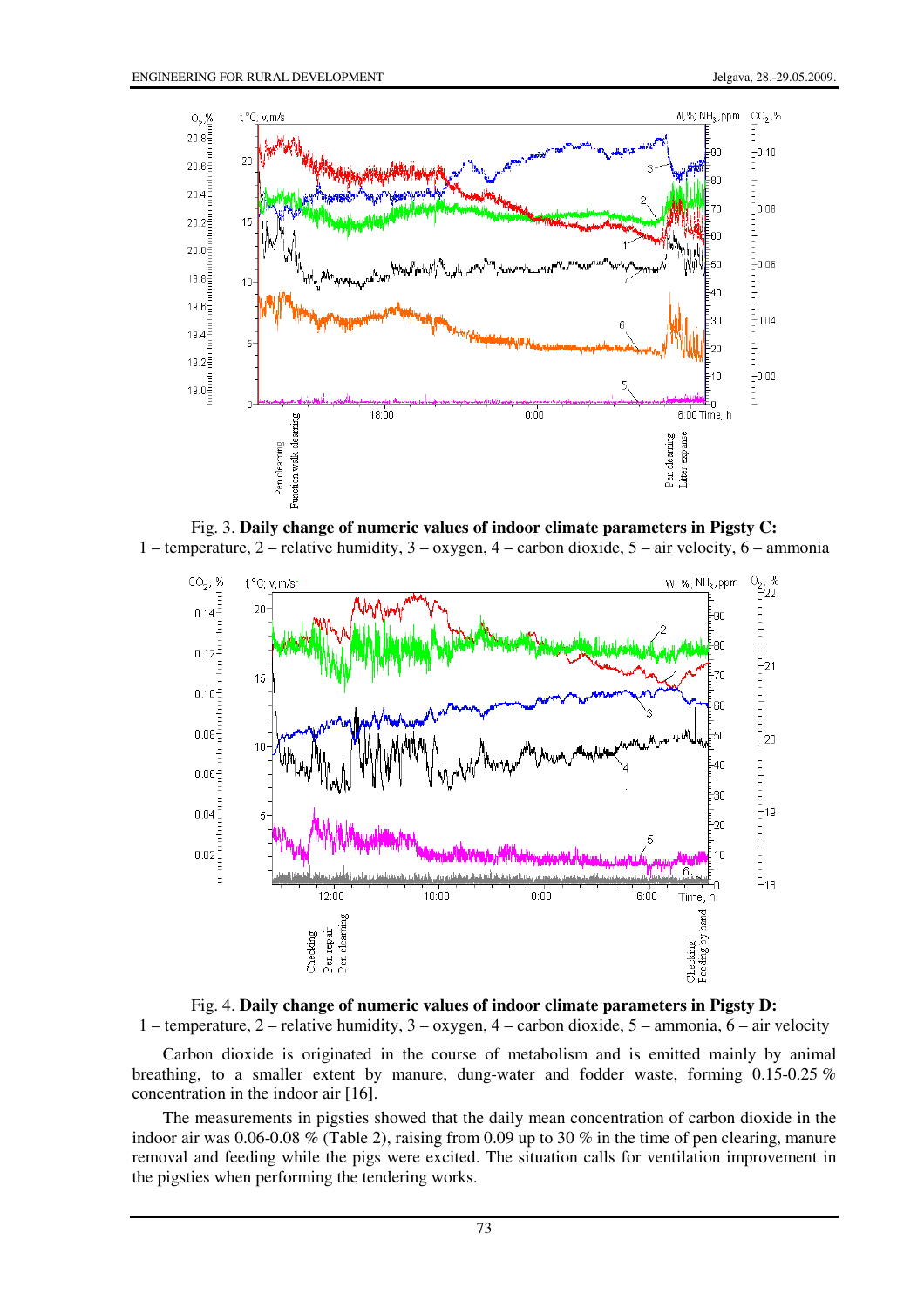Table 2

| <b>Measured parameters</b>         | Min   | <b>Max</b> | Average        | <b>Standard</b><br>deviation | <b>Standard</b><br>error |  |  |  |  |
|------------------------------------|-------|------------|----------------|------------------------------|--------------------------|--|--|--|--|
|                                    |       |            | $\overline{x}$ | $\sigma$                     | $\sigma_x$               |  |  |  |  |
| <b>Pigsty A</b>                    |       |            |                |                              |                          |  |  |  |  |
| Temperature, °C                    | 22.92 | 26.72      | 24.51          | 1.11                         | 0.011                    |  |  |  |  |
| Relative humidity W, %             | 66.4  | 88.0       | 78.31          | 4.446                        | 0.045                    |  |  |  |  |
| Oxygen $O_2$ , %                   | 18.49 | 19.41      | 18.74          | 0.00                         | 0.000                    |  |  |  |  |
| Carbon dioxide CO <sub>2</sub> , % | 0.02  | 0.30       | 0.08           | 0.001                        | 0.000                    |  |  |  |  |
| Ammonia NH <sub>3</sub> , ppm      | 7.0   | 34.0       | 18.00          | 6.089                        | 0.061                    |  |  |  |  |
| Outdoor temperature, °C            | 14.1  | 25.9       | 21.75          |                              |                          |  |  |  |  |
| Outdoor relative humidity, %       | 47.5  | 99.9       | 67.2           |                              |                          |  |  |  |  |
| <b>Pigsty B</b>                    |       |            |                |                              |                          |  |  |  |  |
| Temperature, °C                    | 21.07 | 22.72      | 21.91          | 0.429                        | 0.005                    |  |  |  |  |
| Relative humidity W, %             | 65.5  | 80.6       | 75.79          | 0.035                        | 0.000                    |  |  |  |  |
| Oxygen $O_2$ , %                   | 18.53 | 18.75      | 18.64          | 0.000                        | 0.000                    |  |  |  |  |
| Carbon dioxide $CO2$ , %           | 0.0   | 0.0        | 0.0            | 0.000                        | 0.000                    |  |  |  |  |
| Ammonia NH <sub>3</sub> , ppm      | 9.0   | 22.0       | 16.08          | 0.018                        | 0.006                    |  |  |  |  |
| Outdoor temperature, °C            | 15.1  | 27.4       | 18.65          |                              |                          |  |  |  |  |
| Outdoor relative humidity, %       | 35.3  | 92.3       | 71.6           |                              |                          |  |  |  |  |
| Pigsty C                           |       |            |                |                              |                          |  |  |  |  |
| Temperature, °C                    | 12.80 | 22.10      | 17.04          | 2.344                        | 0.030                    |  |  |  |  |
| Relative humidity W, %             | 58.9  | 80.5       | 68.11          | 3.025                        | 0.038                    |  |  |  |  |
| Oxygen $O_2$ , %                   | 20.20 | 20.82      | 20.53          | 0.158                        | 0.002                    |  |  |  |  |
| Carbon dioxide $CO2$ , %           | 0.05  | 0.09       | 0.06           | 0.005                        | 0.000                    |  |  |  |  |
| Ammonia NH <sub>3</sub> , ppm      | 6.0   | 43.0       | 20.92          | 8.008                        | 0.101                    |  |  |  |  |
| Air speed v, m/s                   | 0.086 | 0.981      | 0.17           | 0.079                        | 0.001                    |  |  |  |  |
| Outdoor temperature, °C            | 12.2  | 24.5       | 18.15          | 4.313                        | 0.124                    |  |  |  |  |
| Outdoor relative humidity, %       | 44.5  | 97.7       | 71.88          | 18.549                       | 0.535                    |  |  |  |  |
| <b>Pigsty D</b>                    |       |            |                |                              |                          |  |  |  |  |
| Temperature, °C                    | 14.17 | 21.11      | 17.60          | 1.885                        | 0.021                    |  |  |  |  |
| Relative humidity W, %             | 63.90 | 90.00      | 78.59          | 2.984                        | 0.033                    |  |  |  |  |
| Oxygen $O_2$ , %                   | 19.92 | 20.70      | 20.38          | 0.170                        | 0.002                    |  |  |  |  |
| Carbon dioxide $CO2$ , %           | 0.05  | 0.14       | 0.07           | 0.007                        | 0.0001                   |  |  |  |  |
| Ammonia NH <sub>3</sub> , ppm      | 4.0   | 27.0       | 8.76           | 4.491                        | 0.050                    |  |  |  |  |
| Air speed v, m/s                   | 0.085 | 1.552      | 0.25           | 0.136                        | 0.002                    |  |  |  |  |
| Outdoor temperature, °C            | 1.2   | 21.2       | 8.75           | 4.423                        | 0.114                    |  |  |  |  |
| Outdoor relative humidity, %       | 43.4  | 100.0      | 84.19          | 15.430                       | 0.398                    |  |  |  |  |

**Indoor climate parameter values in the Pigsties** 

Ammonia is originated in the decomposition process with the presence of excrements and urine. Ammonia is extremely toxic for organisms, causing liver troubles and constant nervousness, irritating respiratory organs, inflicting chemical burns. Capacity of ammonia diffusing through cell walls increases ammonia riskiness for mammals [7]. The utmost permissible concentration of ammonia in the work zone air is 25 ppm (for 8-hour workday). For pigs the concentration limit is 20 ppm [6,17].